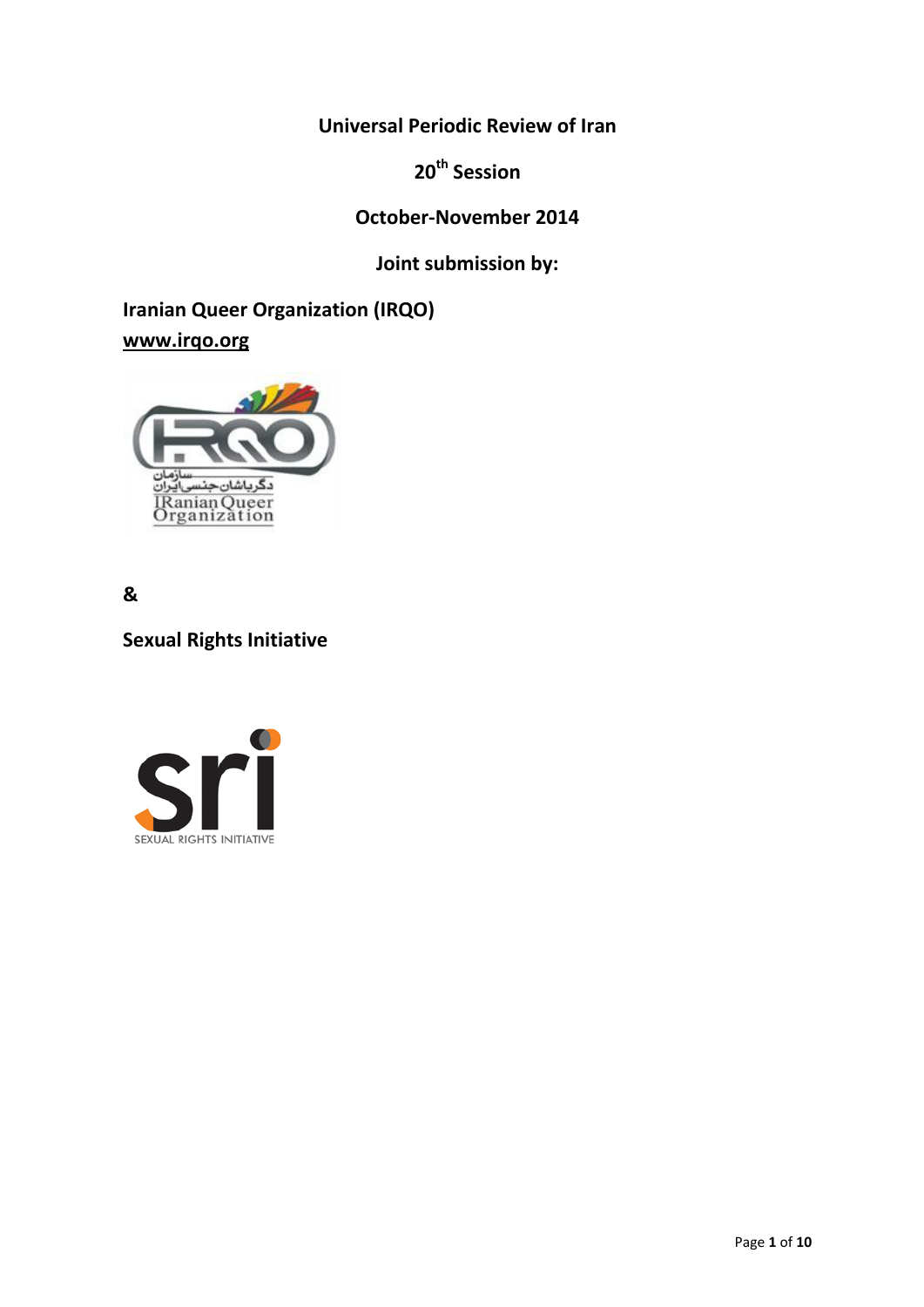**Keywords: transgender, human rights, discrimination, violence, gender identity, cultural life, right to health.**

1. This report is submitted by the Iranian Queer Organization (IRQO)<sup>1</sup> and the Sexual Rights Initiative (SRI)<sup>2</sup>. It focuses on the human rights violations of transgender persons living in the Islamic Republic of Iran (IRI), who face discrimination, and are victims of violence on the basis of their gender identity.

### **Progress and gaps in implementation of recommendations from previous cycle:**

2. In the first cycle of Universal Periodic Review (UPR), the state of Israel recommended to IRI to eliminate, in law and practice, all forms of discrimination against persons belonging to religious, ethnic, linguistic and other minorities, as well as against lesbian, gay, bisexual and transgender persons. The state of Luxemburg recommended to IRI to revise legislative provisions that are discriminatory on the basis of sex, religion, political opinion or sexual orientation. The state of Czech Republic recommended to decriminalize consensual same-sex activity between adults and to eliminate legal provisions discriminatory to women and religious, national and other minorities. All three recommendations were rejected by the IRI.

### **Background and Context**

 $\overline{a}$ 

3. Iran is a State party to the International Covenant on Economic, Social and Cultural Rights (ICESCR), which it ratified on June 24, 1975. $^3$  In accordance with Article 9 of the Civil Code of Iran, international treaties which Iran has ratified are legally binding upon it,<sup>4</sup> and therefore, Iran is under the obligation to enforce the rights of individuals under the ICESCR. Despite its obligation, Iran has failed to take measures to protect the rights of Transgender persons as stipulated under the ICESCR, and on numerous occasions, it has also acted in violation of the Covenant. IRI has done so by failing to respect transgender persons' right to participating in cultural life, in accordance with Article 15 of ICESCR. Also, in regards to Article 2, paragraph (2) of the ICESCR, that is to protect the individuals against discrimination, IRI fails to provide transgender persons with equal opportunities to work, get married, protection against violence, and harassment. Finally, although Article 12 of the ICESCR, which protects the right of everyone to "the highest attainable standard of physical and mental health", IRI has failed to regulate sex reassignment surgery as to ensure the quality of the health care services received by transgender persons. Furthermore, Iran was among the 48 member states of the United

<sup>&</sup>lt;sup>1</sup> IRQO is a nonprofit human rights organization registered in 2007 in Toronto, Canada. The board of directors, the council, the working groups and the staff of various arms of IRQO like Cheragh magazine and Gilgamishan publication are all consisted of Iranian LGBT activists and individuals formerly active in Iran and now active in countries like Turkey, the US and Canada. Its mission include 1. Defending human and civil rights of Iranian gay, lesbian, bi-sexual, and transsexual individuals living in Iran or as refugees in Diaspora. 2. Raising awareness and explaining the concepts of sexual orientation and gender identity to the Iranian society. 3. Working towards decriminalization of homosexuality in Iran. 4. Along with the international LGBTQI community, sustaining and supporting human and civil rights of the LGBTQI community in the world. 5. Creating active relationship with activists and organizations from other countries and building bridges between the Iranian community and LGBTQI communities from other countries. 6. Adding the voice of the LGBT community to the human rights discussions of Iranian civil and political activist community 7. Supporting Iranian lesbians, gays bisexuals and transgender persons seeking asylum in Turkey and other countries. 8. Documentation of the violations of the rights of the LGBT community and individuals.

 $^2$  The Sexual Rights Initiative (SRI) is a coalition of organizations that advocates for the advancement of human rights in relation to gender and sexuality within international law and policy. The SRI focuses its efforts particularly on the work of the United Nations Human Rights Council, including its resolutions and debates as well as the work of the Universal Periodic Review mechanism and the system of Special Procedures. The SRI combines feminist and queer analyses with a social justice perspective and a focus on the human rights of all marginalized communities and of young people. It seeks to bring a global perspective to the Human Rights Council, and collaborates in its work with local and national organizations and networks of sexual and reproductive rights advocates, particularly from the Global South and Eastern Europe. The SRI partners are: Action Canada for Population and Development, Akahatá - Equipo de Trabajo en Saxualidades y Generos, Coalition of African Lesbians, Creating Resources for Empowerment in Action (India), Egyptian Initiative for Personal Rights, and Federation for Women and Family Planning (Poland).

<sup>3</sup> See International Covenant on Economic, Social, and Cultural Rights, New York, 16 December 1966, Status as at: 22-02-2013 05:04:15 EDT, United Nations Treaty Collection, http://treaties.un.org/Pages/ViewDetails.aspx?src=TREATY&mtdsg\_no=IV-3&chapter=4&lang=en (Feb. 22, 2013).

<sup>&</sup>lt;sup>4</sup> Civil Code of the Islamic Republic of Iran, 23 May 1928,

http://www.unhcr.org/refworld/country,LEGAL,,LEGISLATION,IRN,,49997adb27,0.html (last visited Feb. 22, 2013), art. 9.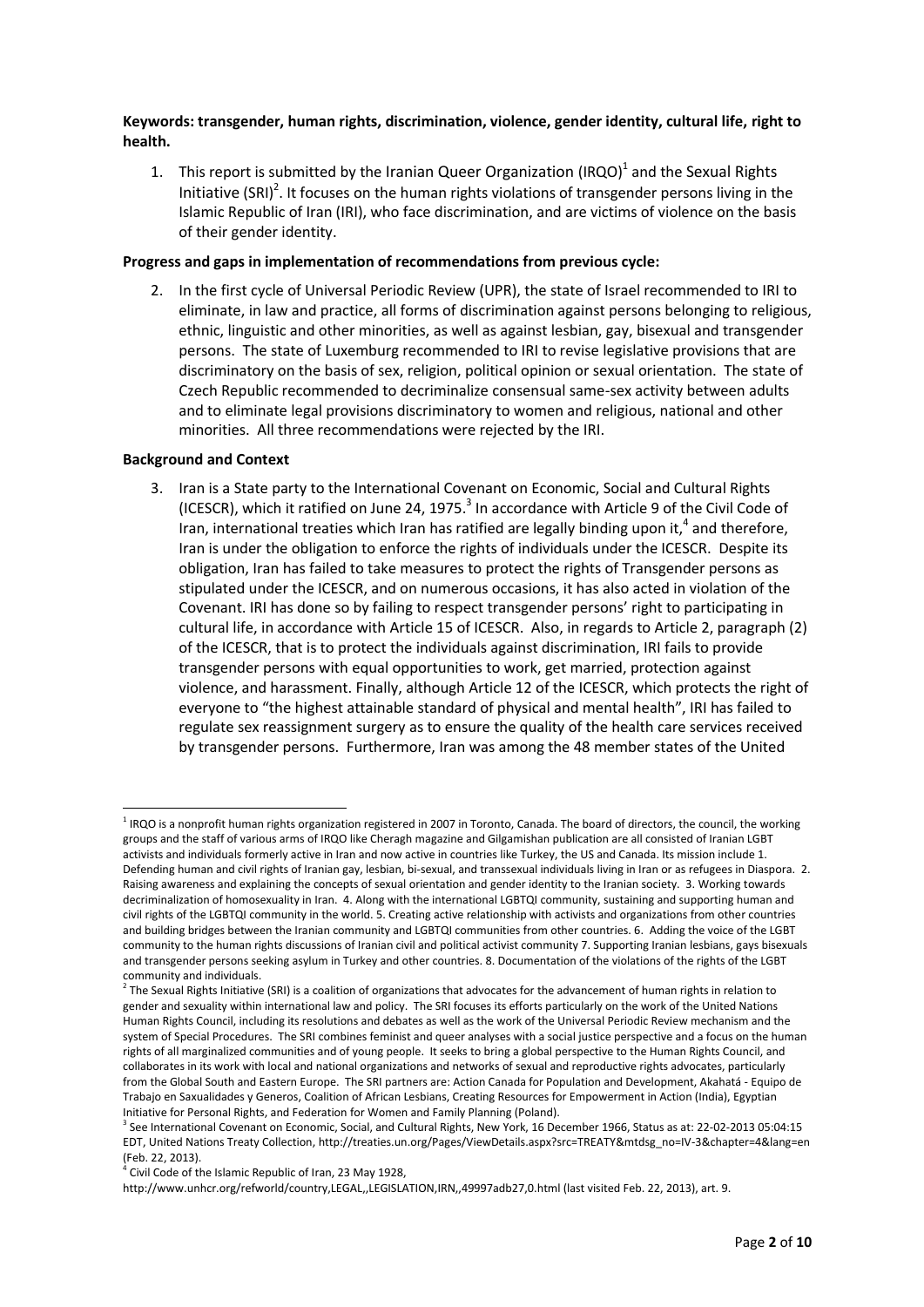Nations in 1948 that unanimously adopted the Universal Declaration of Human Rights (UDHR)<sup>5</sup>. Iran has also ratified the International Covenant on Civil and Political Rights in 1975 and is legally bound by its provisions<sup>6</sup>.

# **Right to participate in cultural life**

- 4. The Committee on Economic, Social and Cultural Rights (CESCR), in General Comment No. 21 interpreted Article 15 to protect the right of minorities "to their cultural diversity, traditions, customs, religion, forms of education, languages, communication media (press, radio, television, Internet) and other manifestation of their cultural identity and membership". <sup>7</sup> This means that "States parties must abolish censorship of cultural activities in the arts and other forms of expression."<sup>8</sup> Therefore, transgender persons, as minorities in Iran, are entitled to enjoy the right to their culture. However, this right has been violated by IRI as a result of its strict control of media content, limitation of Individuals' access to information, and the surveillance of lesbian, gay, bisexual and transgender (LGBT)-related websites and chat rooms.
- 5. In 2009, the Iranian government enacted the Cyber Crimes Penal Code, which contains provisions that directly affect transgender individuals' freedom of expression. This is because, according to the Code, posting LGBT-related content on the internet may be classified as a "crime against public decency and morality".<sup>9</sup> Furthermore, any posting that includes English words such as "Sex", "sexual", "transgender", and "transsexual", or the translation of these words in Farsi, might result in an automatic filtering of that website or weblog. The automatic filtering system in Iran once caused the filtering of the official website belonging to the supreme leader Ali Khamenei, because one of his statements included the word "antifiltering".<sup>10</sup>
- 6. As a result of the filtering system in IRI, transgender persons, through their limited access, are denied their right to access information that could help them define their identity. Without access to this information, they might be confused regarding their gender identity and the possible treatments available to them, and suffer as a result $^{11}$ . For example, the website of the Iranian Queer Organization, IRQO, has been filtered in Iran. IRQO is not allowed to freely access media channels and the general public to share information related to gender identity. With access to the media, and the public, IRQO can more effectively set up conferences, and organize events through which it could educate the public on the issue of gender identity, and

 $\overline{a}$ 

<sup>&</sup>lt;sup>5</sup> See Iran's Obligations under International Law. Closed Doors: Iran's Campaign to Deny Higher Education to Bahais, at [http://denial.bahai.org/004\\_5.php](http://denial.bahai.org/004_5.php) (Jan. 25, 2014). Also see Universal Declaration of Human Rights. Wikipedia, at [http://en.wikipedia.org/wiki/Universal\\_Declaration\\_of\\_Human\\_Rights](http://en.wikipedia.org/wiki/Universal_Declaration_of_Human_Rights) (Jan. 25, 2014)

<sup>&</sup>lt;sup>6</sup> See National Report Submitted in Accordance with Paragraph 15 (A) of the Annex to Human Rights Council Resolution 5/1 by the Islamic Republic of Iran, a[t http://lib.ohchr.org/HRBodies/UPR/Documents/Session7/IR/A\\_HRC\\_WG6\\_7\\_IRN\\_1\\_E.pdf](http://lib.ohchr.org/HRBodies/UPR/Documents/Session7/IR/A_HRC_WG6_7_IRN_1_E.pdf) (Jan. 25, 2014). Also see UN Human Rights Committee Grills Iran on Treaty Violations, on Oct. 18, 2011, International campaign for human rights in Iran, a[t http://www.iranhumanrights.org/2011/10/iccpr-ira/](http://www.iranhumanrights.org/2011/10/iccpr-ira/) (Jan. 25, 2014)

 $^7$  CESCR, General Comment No. 21 E/C.12/GC/21 (21 December 2001), at 8-9, ¶ 32.

 $^8$  Id., at 12, ¶ 49 (c).

<sup>9</sup> Raha Bahreini, supra note 33

<sup>&</sup>lt;sup>10</sup> Cyrus Farivar. Iran's web censorship filters supreme leader's own statement. (May. 19, 2012). Retrieved from

<http://arstechnica.com/tech-policy/2012/05/irans-web-censorship-filters-supreme-leaders-own-statement/> on Nov. 10, 2013, at 14:00 Eastern time

<sup>11</sup> Kasra, now a 40-year- old transsexual man was not aware that he could undergo a Sex Reassignment surgery: " … one of the things that hurts me the most, is that I didn't know we could do Sex reassignment surgery in Iran until I was 38. I had suffered so much. I wish I knew that many years ago, so that I didn't have to suffer so much"

Mani, now a 30-year-old transsexual man also didn't know about gender identity disorder and he thinks the reasons for his lack of knowledge has been the censorship of the media and the filtering of websites: "… it was by luck that I came across an issue of Roozhaaye Zendegi (a monthly magazine) that had explained vaguely about transsexuality. Apparently they had to stop writing that column. … I didn't know how to look for more information, I didn't even know what my condition was called, however reading that column (in Roozhaaye Zendegi) I knew that I wasn't alone. … I read many books but I didn't know anything. … It took two years before I met a girl at our dormitory who explained to me about gender identity disorder … there were some weblogs, but they were constantly being filtered. … I started writing a weblog, but it was filtered too. … There was a very good weblog, but they filtered it too many times, and every time he (the blogger) started writing a new weblog, but he eventually gave up"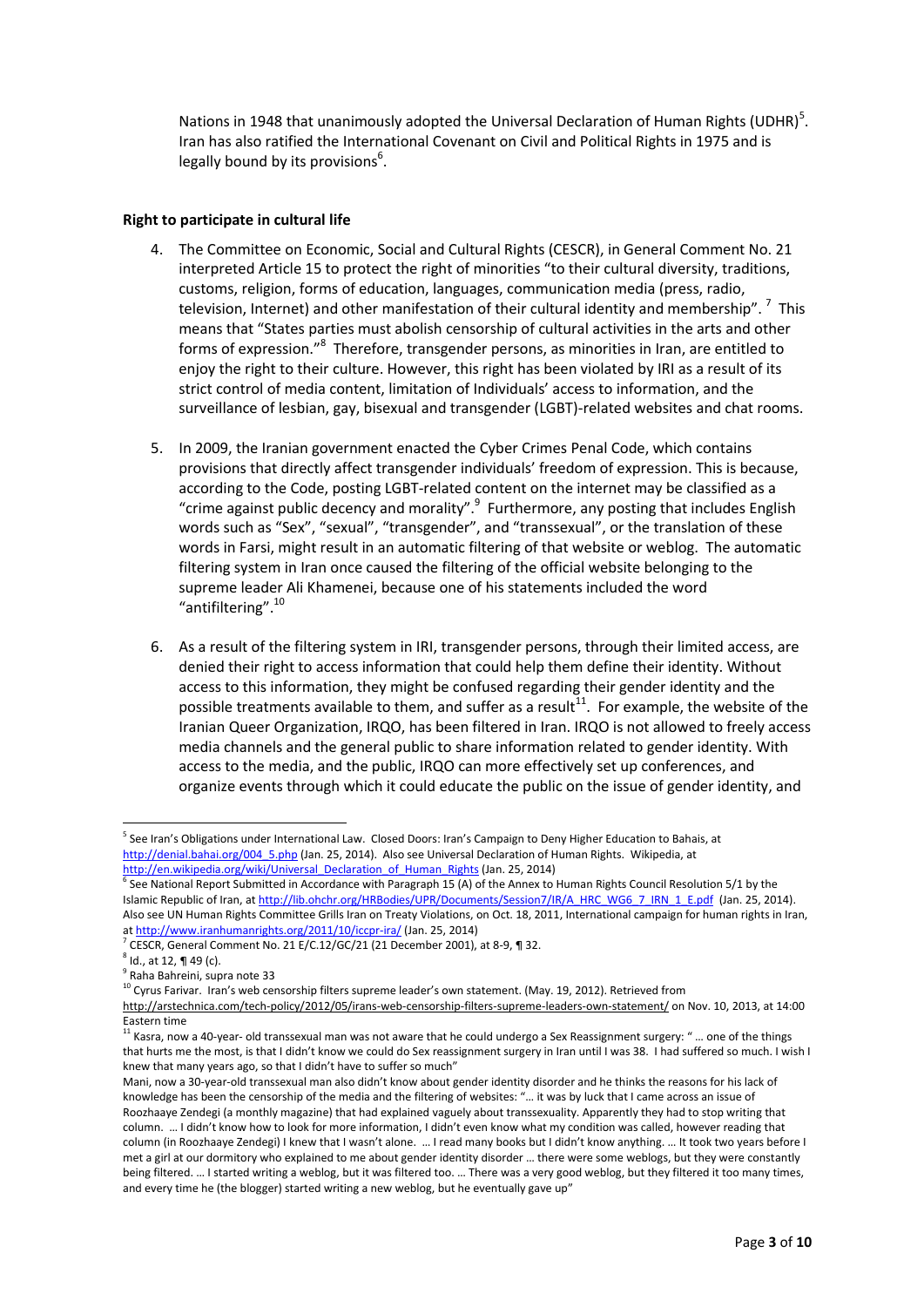the human rights that transgender persons are entitled to. Currently, IRI does not authorize such activities organized by IRQO or similar organizations.

- 7. In addition to internet filtering, which limits transgender persons' participation in virtual activities through weblogs and websites aimed at raising awareness among the general public and transgender persons themselves, they do not have the opportunity to participate in events organized for or by them. This prevents them from networking and meeting each other, in public spaces. If transgender persons, and the organizations supporting them, such as IRQO, are able to freely organize educational events, it would increase the publics' awareness on the topic of gender identity which could gradually normalize it in society.
- 8. Furthermore, because gender identities remain stigmatized in Iran, and because IRI has not only failed to take any measures to normalize the presence of transgender persons in society, but also discourages any such activities, transgender persons are unable to have an active presence in society. This has resulted in a lack of information in regards to transgender persons among the public, including professionals who are in contact with transgender persons, which contributes to their lack knowledge of and awareness to issues of gender identity. As a result, being a transgender person continues to be considered 'taboo' in society even among educated sectors of the society. For example, when transgender persons visit health professionals, they might be confronted by negative reactions due to a lack of sensitization among doctors and other professionals.<sup>12</sup> They might be asked by the doctor to leave the office and never return, that they are manipulating "God's creation", that their condition is due to their excessive companionship with the opposite sex. $^{13}$  The doctor might also express his/her lack of knowledge regarding their condition. 14
- 9. Transgender persons are also afraid of getting together or dress the way they want because of police raids on parties or gatherings of LGBT individuals, and the strict Islamic dress codes.<sup>15</sup> As a result of these limitations imposed on them, they are not able to freely express themselves and have an active social life, without fear of stigma or discrimination.
- 10. Therefore, as a result of the restrictions placed on transgender persons by the IRI, including internet filtering, censorship, persisting levels of stigma on behalf of public service providers and the Islamic codes of conduct, transgender persons right to participate in cultural life continues to be violated. This leads to the continuing stigmatizations of transgender persons and many barriers for transgender persons' ability to live the social life of their choosing.

### **Recommendations**

The IRI must:

 $\overline{\phantom{a}}$ 

 $^{12}$  Kasra, the 40-year-old transsexual man, was usually confronted with doctors and nurses who didn't know much about gender identity disorders : " first She (the doctor) told me that she didn't know what I was, then she said that she felt sorry for me, but at the same time she felt disgusted by me". At another point he was told by another doctor: "A doctor told me that I shouldn't expect to live long because of my disorder". Also when he had asked a clerk at the Islamic judiciary to explain why on the military exemption card of the transgender persons it says that they have been exempted due to a mental disorder, the clerk had said: "because you are crazy" <sup>13</sup> After Mani, the 30-year-old transsexual man had found out about his condition, he had started seeking professional help, but he had a

hard time finding a doctor who could help him: "… a psychiatrist told me that I would get well if I marry a man, then I went to see another doctor. It took me some months before I could make an appointment because he was very busy. When I went to see him, he asked me to leave his office because he didn't want any trouble. … when I explained my problem to the doctor at coronary office, he ask me why I wanted to change the way God had created me …" Setare, the 26-year-old transsexual woman had been told by a doctor that her condition was because of her excessive companionship with women.  $14$  Ibid.

<sup>&</sup>lt;sup>15</sup> Setare said in her interview " ... for me it was a dream to be able to wear lipstick or nail polish. I couldn't dress the way I wanted to. I was always quiet and tried to act in a way not to attract any attention, especially whenever I saw the police … I was afraid to go to any parties because I had heard that our parties could be raided by the police ... '

Mani said in his interview : "I wanted to dress as a boy but I couldn't, because I was afraid of being arrested. Therefore every time I went to the clinic I would go to the basement and change my clothes there ..."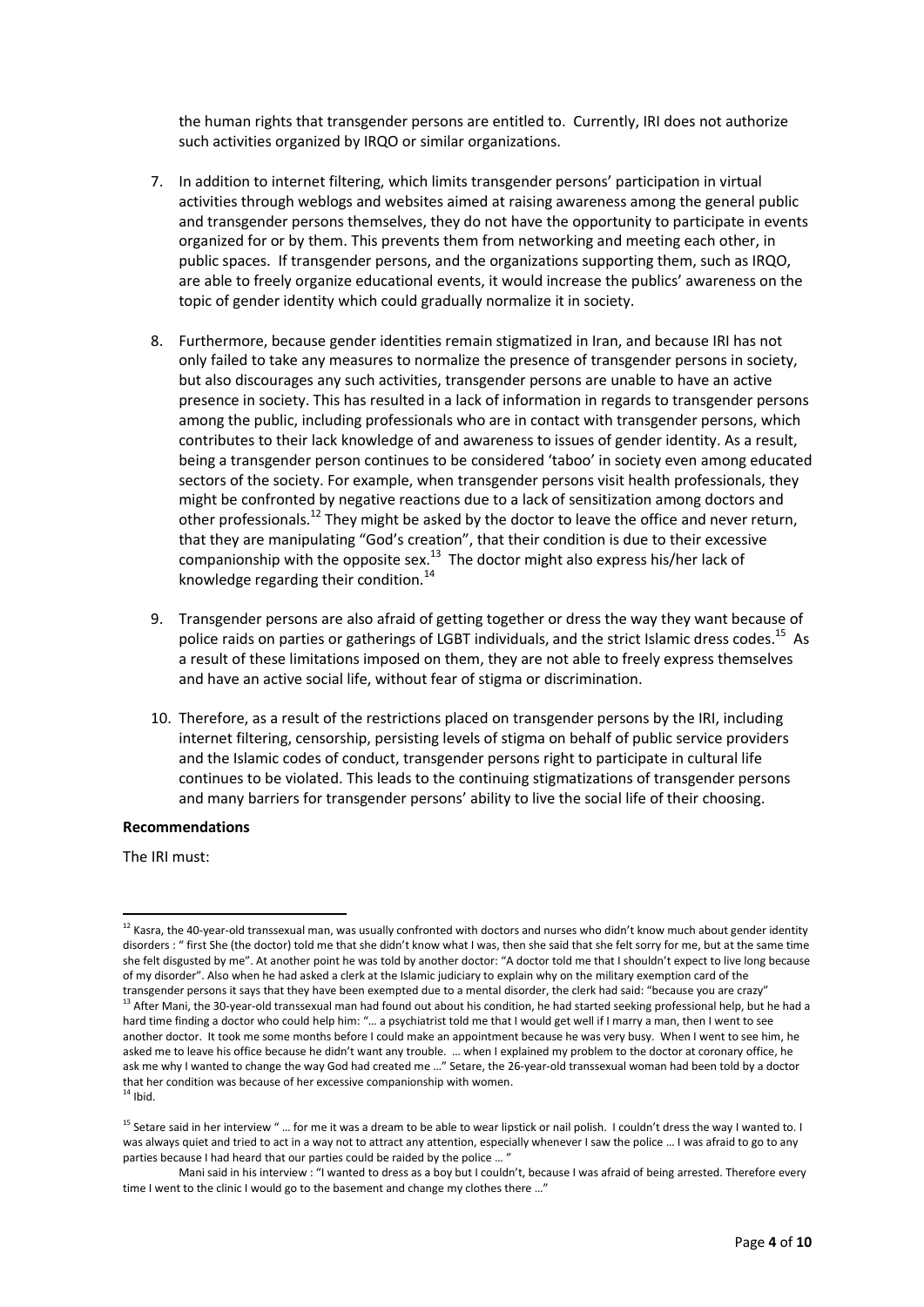- 11. Abolish censorship through the repeal of the Cyber Crimes Penal Code, and cease interference with transgender activities and information on the internet and other communication media.
- 12. Establish policies requiring all educational institutions (including guidance schools, high schools, universities) to set up programs aimed at educating students at all levels on the topic of human rights, specifically those related to sexual and reproductive rights, including the rights of those with diverse gender identities and expressions, with the aim of promoting and normalizing the active presence of transgender persons in society.
- 13. Establish programs that support the organization of gatherings, without fear of reprisal, for transgender persons with the intention of providing them the opportunity to meet with one another, build friendships, express themselves and improve the quality of their social lives.
- 14. Establish sensitization programs for police and health professionals to increase their awareness of the human rights of transgender persons.

## **Right to Non-discrimination & Right to Life**

- 15. Article 2 paragraph (2) of the ICESCR obliges Iran to protect the rights of everyone under the Covenant "without discrimination of any kind", including on the basis of "sex" or "other status."<sup>16</sup>
- 16. Similarly, the CESCR in its General Comment No. 20 on Non-Discrimination in Economic, Social and Cultural Rights (art. 2, para. 2) defines discrimination as:

"[A]ny distinction, exclusion, restriction or preference or other differential treatment that is directly or indirectly based on the prohibited grounds of discrimination and which has the intention or effect of nullifying or impairing the recognition, enjoyment or exercise, on an equal footing, of Covenant rights."<sup>17</sup>

- 17. The Universal Declaration of Human Rights (UDHR) and the International Covenant on Civil and Political Rights (ICCPR) also clearly articulate individuals' right to life. Article 3 of the UDHR states that "everyone has the right to life, liberty and security of person.<sup>18</sup> Article 6 of the ICCPR states that "every human being has the inherent right to life."<sup>19</sup>
- 18. Formal or de jure discrimination against transgender persons takes place because under Article 220 of the Islamic Penal Code of Iran, which allows for a father who assassinates his children under the pretext of "honor killing" to avoid criminal charges. In many cases, the family member only has to pay Diah (blood-money) to the descendants of the killed children<sup>20</sup>. This article, as well as the religious doctrine of Amr'e Be Maroof va Nah'ye az Monkar (enforcing the good deed and forbidding the evil), have often been invoked by fathers, who committed or ordered to commit murders of their own children, who were known to be LGBT individuals.
- 19. In the case of transgender persons, because gender identities and expressions are considerably stigmatized in society, article 220 of the penal code creates allowances for fathers and other family members to kill their transgender children. In April 2010, two brothers killed their sister, a 24-year-old male-to-female transsexual. In this case, they claimed honor killing to justify their act and stated that their father forgave them. While they were prosecuted, they received only

 $\overline{\phantom{a}}$ 

<sup>&</sup>lt;sup>16</sup> International Covenant on Economic, Social, and Cultural Rights, Dec. 16, 1966, 993 U.N.T.S. 3, art. 2 (2).

<sup>&</sup>lt;sup>17</sup> Committee on Economic, Social, and Cultural Rights, General Comment No. 20, Non-Discrimination in Economic, Social and Cultural Rights (art. 2, para. 2), adopted in the Committee's 42nd session, Geneva, 4-22 May 2009, UN Economic and Social Council, E/C.12/GC/20, 10 June 2009, at 3, ¶ 7.

 $^{18}$  Universal Declaration of Human Rights, Article 3.

<sup>&</sup>lt;sup>19</sup> International Convent on Civil and Political Rights, Article 6.

<sup>&</sup>lt;sup>20</sup> Abbas Zera'at, Qanooni Muja'za'ti Islami [Islamic Criminal Law] [In Persian] 72 (Tehran-2004), quoted in Iran: Payment Can Save a Murderer from Execution, Library of Congress,

http://www.loc.gov/lawweb/servlet/lloc\_news?disp3\_l205401537\_text (Aug. 31, 2009).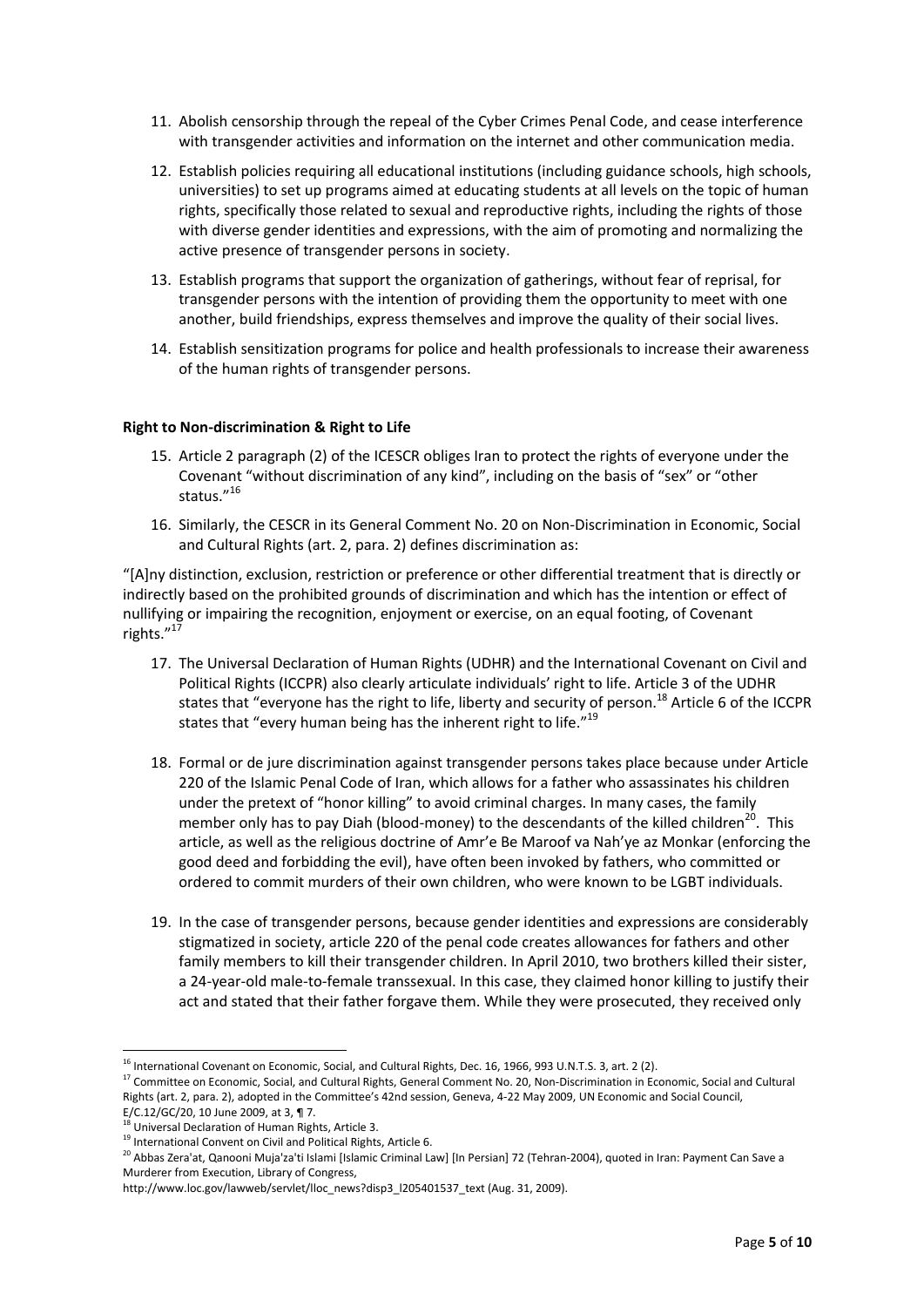a short prison sentence.<sup>21</sup> In such cases, because of the stigmatization of gender identities and expressions, the society would also look the other way and not criticize the murder of a transgender person. Therefore the transgender persons know that even if they are killed by a family member or members, the murderer could get away with it, both legally and socially. This represents serious discrimination against transgender persons, as they would feel that their lives are not as important as the lives of other citizens of IRI. The fact that those who commit violence against transgender persons have a high chance of not being prosecuted appropriately makes the transgender persons more vulnerable against violence at home and in public.<sup>22</sup>

- 20. Transgender persons living in IRI are also victims of other forms of violence both at home and in public. Due to their gender identity, they are viewed in society as 'deviants'. This means they are stigmatized, and are harassed and abused, both verbally and physically, by their family members, people on the street, classmates at school, colleagues at work, and stat-agents in plain-clothes (such as Basijis who are not in uniform). They are starred at, ridiculed, bullied, insulted, called certain offensive names, beaten, and, on occasions, raped. $^{23}$  Transgender persons are often not able to protect themselves against their abusive family members because in IRI parents have extensive discretion in disciplining their children. Also if transgender persons want to file a complaint against their abusive family members, they risk being ridiculed by the state agents because of the nature of their complaint. In many such cases, they risk being thrown out of the house and therefore unable to support themselves financially. This often causes their abusive family members to become more furious and therefore more abusive, verbally and physically.<sup>24</sup> As a result, transgender persons feel they are more vulnerable to violence and do not have the same protections as others against violence at home or in public spaces. $^{25}$
- 21. Transgender persons are also discriminated against at work. They are often humiliated and harassed at work, and can also be fired, often on the basis of their gender identity. On occasions, because they are not able to find a job, they may be forced into prostitution.<sup>26</sup> Despite laws against discrimination, there are no laws protecting transgender persons against discrimination in the work place.
- 22. Another example of formal discrimination against transgender persons is in the area of marriage equality. According to the law<sup>27</sup>, when heterosexual couples want to get married, the woman should typically have her father's official consent. If the father refuses to give his consent, the woman can apply through the judicial system to obtain a court ruling allowing her to proceed with the marriage. Transgender persons face considerable challenges obtaining consent from parents when choosing to marry. Additionally, a transgender man and his fiancé

<sup>23</sup> Shiva's statement with Center for Human Rights Documentation of Iran:

l

 $^{21}$  Men convicted of murdering their sister were sentenced to imprisonment, Khabar Online (25 August, 2010), http://www.khabaronline.ir/NEWS-87473.ASPX, quoted in Raha Bahreini, id.

<sup>&</sup>lt;sup>22</sup> Setare said during her interview: "Every time I went out of home, I was harassed by the people on the street, someone even pulled my hand once trying to make me go with him, another time someone threatened me with a knife and asked me to get into his car, I had to tell him that I had an illness so that he let me go, I was scared of people but I couldn't go to the police for help because I had heard how bad they had treated my friends. Others could go to police for help, but I was even afraid of the police."

http://www.iranhrdc.org/persian/permalink/1000000404.html#.Uo1VvGRDvhm

<sup>24</sup> Kasra said in his interview "(on one occasion) I was beaten by my father and my brother so bad that one of my fingers was broken, my front tooth was broken and there were scars an my forearm, neck and face, but I couldn't make any complaints, what I could I tell the police, I would have just made the police laugh at me if I told them why I was being beaten by my father and brother"

<sup>&</sup>lt;sup>25</sup> Mani said in his interview: "Everyone is our enemy in Iran. My family was my enemy, the people on the street were my enemy, the police officers were my enemy. Who did I have to turn to? My family members had beaten me up so much that sometimes I would start beating up myself before they start doing that. Once I beat up myself so bad that I had bruises for many days. I had heard that those transgender persons who go to police to complain, are abused by the police and in one occasion even raped. One day my mother told me that I better kill myself and she gave me a bunch of pills. I took all of those pills and I was unconscious for days. As a result I still have stomach problems"

<sup>&</sup>lt;sup>26</sup> Gita's case in IRQO's archive: she was forced to become concubine repeatedly to save money for her operations  $27 \text{ code } 1043$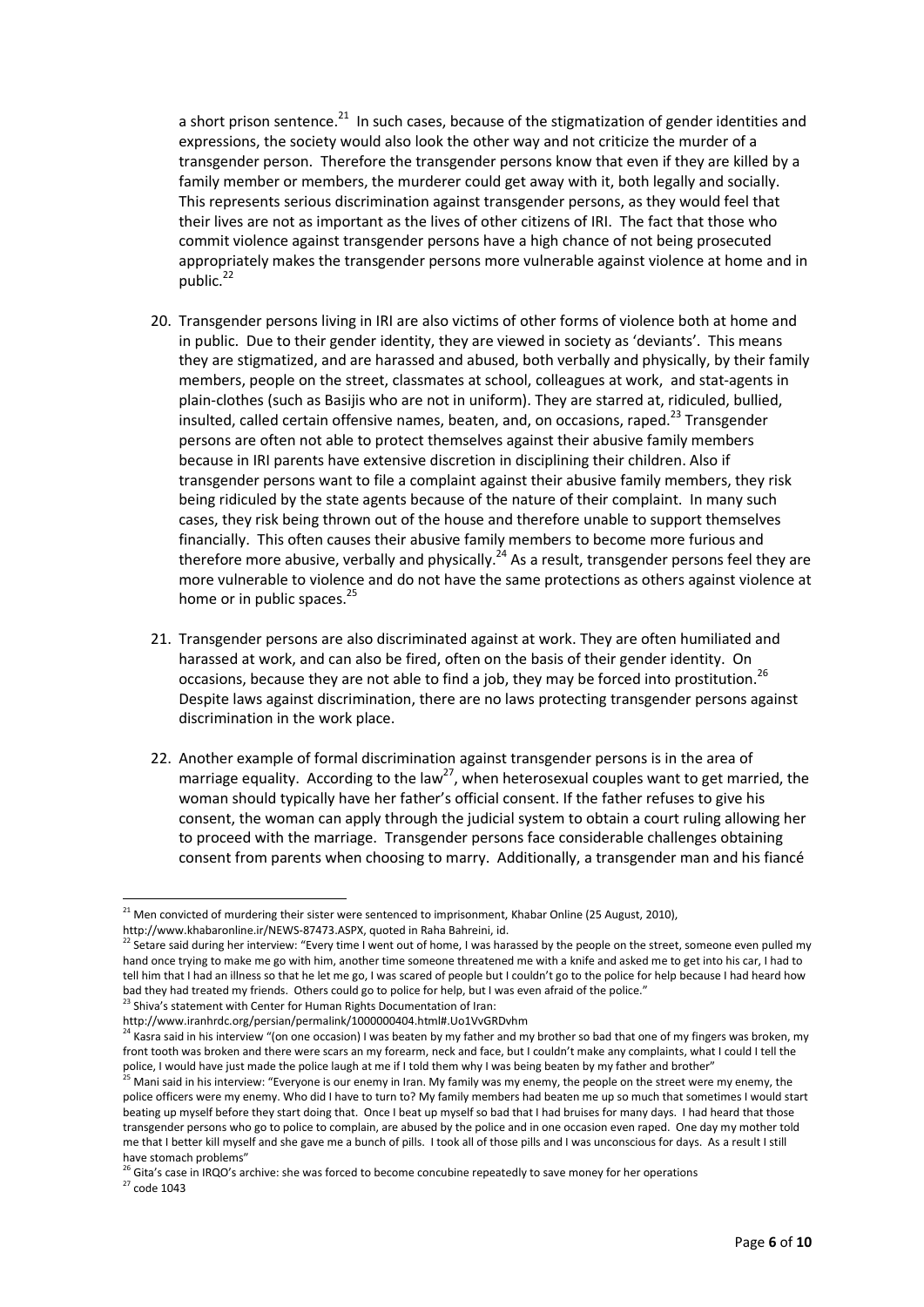cannot ask the court to grant them permission to get married because of the fact that from a legal point of view transgender men suffer from a 'mental disorder.<sup>,28</sup> Therefore the court cannot legally permit them to get married without the official consent of the girl's father.<sup>29</sup> Even if a transgender man marries a woman and the father later finds out about the status of his daughter's husband, the father can file a complaint and nullify the marriage.<sup>30</sup> Therefore unlike others, a transgender man can only marry a woman if he has the official consent of the woman's father.

- 23. In addition to formal discrimination, Iran has also committed de facto discrimination by virtue of consistent patterns of systematic persecution against transgender persons. IRQO has both first-hand and second-hand reports confirming widespread acts of detention and verbal abuse committed by state agents against transgender persons. Evidence suggests Male to Female transgender persons are more vulnerable to such forms of discrimination and violence. Many transgender persons, for fear of arbitrary arrests, detention or harassment, carry their official identification cards in order to demonstrate their status of being transgender, to protect them against official harassment. Even though the state agents are required to release the transgender person when he/she presents his/her identification card that states his/her status, however IRQO has reports that on numerous occasions, before the transgender person is released, he/she has been ridiculed, and verbally and physically abused. $31$
- 24. These facts demonstrate that Iran, by virtue of its legislative actions and omissions, has imposed, de jure and de facto, direct and indirect, forms of discrimination resulting in distinctions, exclusions, restrictions, preferences, and other differential treatments on the basis of gender identity. The consequences of such forms of discrimination deny, nullify, and impair the exercise of the human rights of Transgender persons under the ICESCR. Therefore, Iran has committed to violations of transgender persons rights to equality, non-discrimination, and life, which is in direct violation of Article 2 paragraph (2) of the Covenant, as well as Article 3 of the UNDR and Article 6 of the ICCPR.

### **Recommendations**

### The IRI must:

- 25. Implement and ensure the effective realization of the principles of equality and nondiscrimination as per the ICSECR on the basis of gender identity in the national constitution or other domestic legislation.
- 26. Enact legislation to protect and develop programs to financially support transgender persons who need to leave their abusive families.
- 27. Repeal the law requiring daughters seek the consent of their fathers when to marry.
- 28. Enact legislation to legally permit the marriage of transgender persons.

 $\overline{\phantom{a}}$ <sup>28</sup> Military exemption law, Code 33, Article 8. However according to the Diagnostic and Statistical Manual of Mental Disorders 5 (DSM5), when people experience significant discontent with the sex they were assigned at birth and/or their gender roles associated with that sex, they might be diagnosed with Gender Dysphoria.

<sup>29</sup> Kasra said in his interview "my wife's father knew about me and didn't give his consent. I applied through every legal channel I could think of, but I was told that I should give up, because there was no way I could get married because I have a mental disorder. I was even told at one point that I should consider living alone for the rest of my life"

 $30$  Kasra said in his interview "I was told that even if I could get married, the father of my wife can cancel our marriage at any time because according to the law I was mentally and physically incompetent. They also told me that according to Islamic laws my marriage would not be an official marriage because of my condition"

<sup>33</sup> Pouya's case in IRQO's archive: He left his home town to live anonymously. He was stopped, in the new town by government agents, searched first, when his gender identity was exposed, was taken to basement, sexually harassed, beaten, insulted, and then the agents had spread the word about him in town. He was forced to leave that town, too.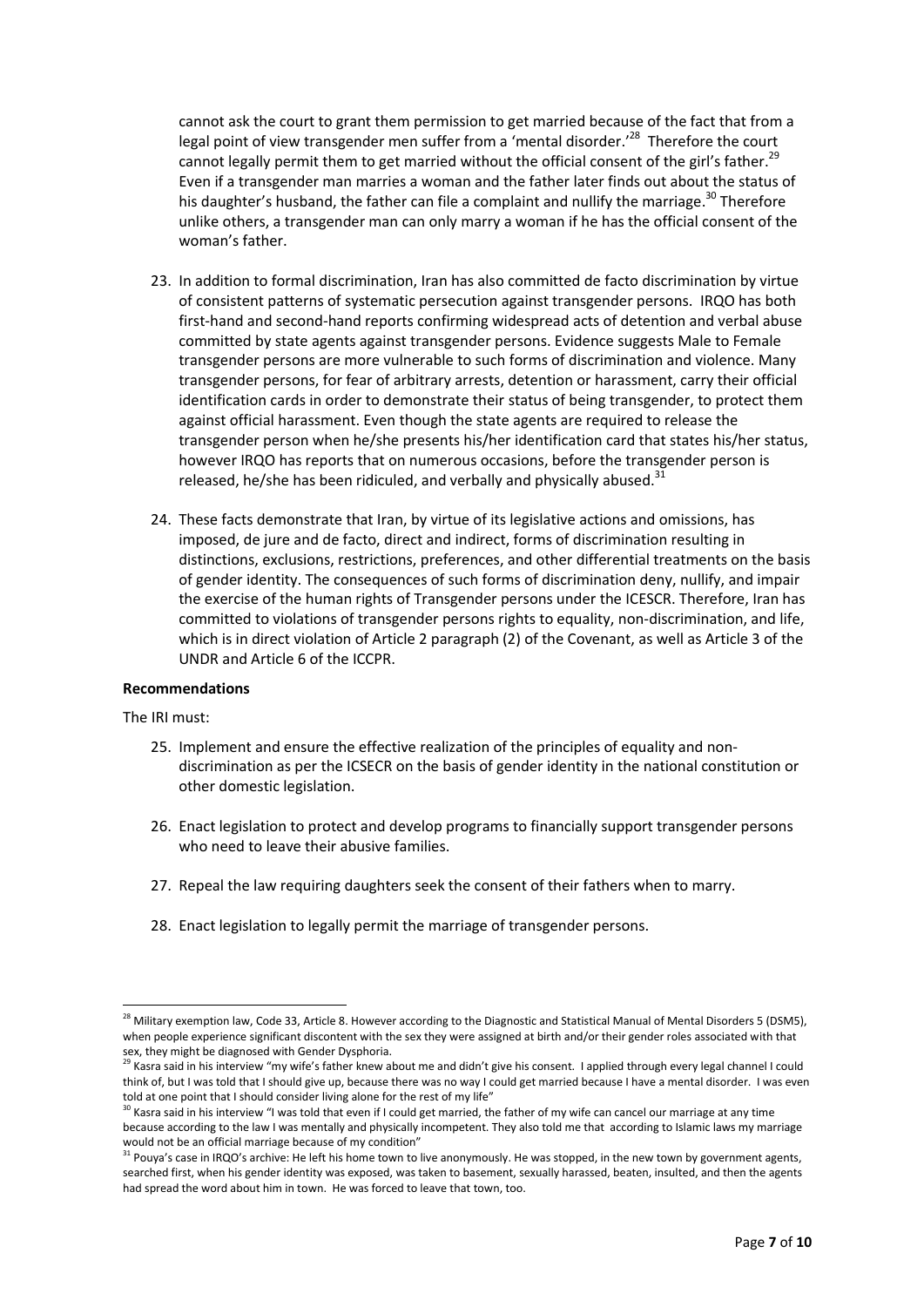- 29. Enact specific legislation to ensure that when changing a transgender persons' birth certificate, the change date remain confidential and all other dates refer to the original date of acquisition.
- 30. Repeal the law that categorizes transgender persons, as persons with a mental disorder.
- 31. Enact legislation to ban the arbitrary detention of transgender persons, and bring to justice any government official who arrests, humiliates, verbally or physically abuses the transgender persons on the basis of their gender identity.
- 32. Repeal Article 220 of the Islamic Penal Code of Iran, ensuring that family members who kill their children are held accountable for their actions.
- 33. Hold those responsible for murder, torture, rape and other forms of violence against transgender persons accountable for their crimes.

### **Right to health**

- 34. Article 12 of the ICESCR protects the right of everyone to "the highest attainable standard of physical and mental health". This right has been violated by IRI by virtue of its policy on sex reassignment surgeries.
- 35. When Iranians experience significant discontent with the sex they were assigned at birth and/or the gender roles associated with that sex, the medical community has the authority to diagnose them with a 'Gender Identity Disorder'. In the Diagnostic and Statistical Manual of Mental Disorder 5 (DSM 5), this is currently called Gender Dysphoria and is classified as a medical disorder. The Iranian government classifies transgender persons as persons with "gender identity disorder" in need of medical treatment.<sup>32</sup>
- 36. Sex reassignment has been legal in Iran since 1987, when Ayatollah Khomeini, the spiritual leader of the 1979 Islamic revolution authorized it under a *fatwa* (religious edict).<sup>33</sup> Since its legalization, there have been records of malpractice by doctors both during diagnosis<sup>34</sup> and during sex reassignment surgeries. This has resulted in different problems for transgender persons such as permanent injuries to the muscle tissues, major infections, chronic pain, among other medical issues. This is due to the lack of any policy that could provides guidance for the regulation of the practice of sex reassignment surgeries as to ensure they are performed to the highest quality and provide protection to patients in cases of malpractice.
- 37. In cases of malpractice, patients are afraid of filing complaints against doctors. One of the reasons that transgender persons are afraid of filing complaints is because in order to change their names in their birth certificate, they should present a letter of confirmation of their status. This letter is written by the doctor who has performed their surgery. If the doctor refuses to give them such of letter of confirmation, they can apply for it at the Coroner Office, where they will be fully examined to determine their status as transgender. Female to Male transgender persons who have not done their genital reassignment surgery, are afraid that the Coroner's Office would not issue a confirmation letter for them.<sup>35</sup>

 $\overline{a}$ 

<sup>&</sup>lt;sup>32</sup> Raha Bahreini, supra note 33

<sup>&</sup>lt;sup>33</sup> Human Rights Watch, supra note 29, at 79.

<sup>&</sup>lt;sup>34</sup> IRQO has records of malpractice including in the case of Amir: Amir, a male to female transgender was taken to a doctor in Tehran by her parents who claimed their son acted like a girl, when she was 17. Amir was injected male hormones by doctor's prescription and her parents' permission. Within a couple of months she was taller, heavier, her voice changed, and her body hair grew rapidly. She experienced nightmares and a feeling of disgust with her body image. She started experiencing constant mood swings. Eventually, when she was forced to marry a girl by her parents, she left Iran and claimed refugee status.

<sup>35</sup> Kasra said during his interview: "my blood type is AB negative. During my operation they didn't have enough blood, because my blood type is rare. After the operation I had become so weak that I was trembling all the time, I was dizzy and I had nausea. I was very sick for a long time. We had to find blood ourselves and they didn't help us. It was very difficult for us to find blood. I wanted to file a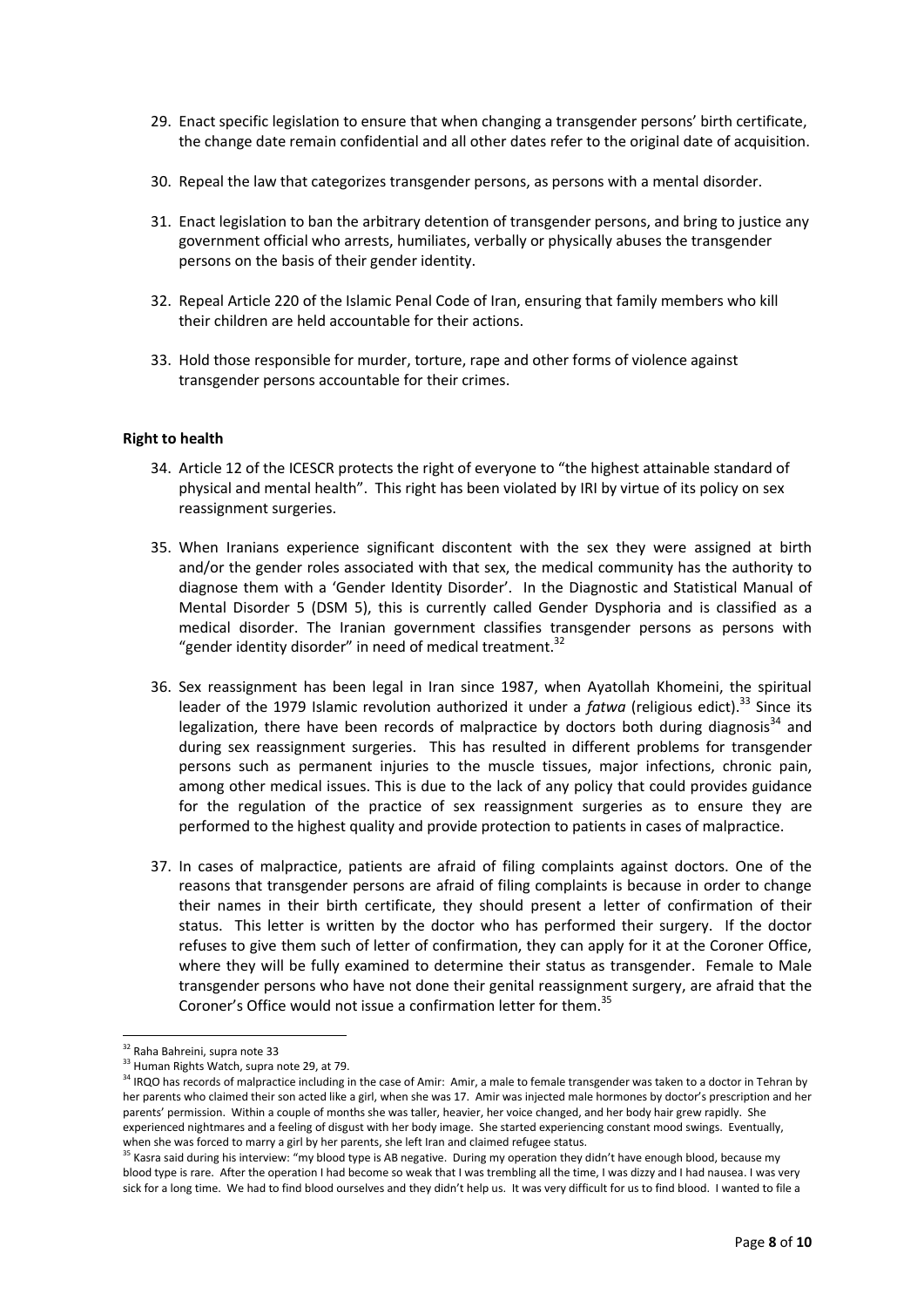- 38. Another challenge facing transgender persons in this regard is that doctors might not have sufficient expertise for conducting the operations.<sup>36</sup> This has resulted in causing serious harm to patients, sometimes causing permanent and/or irreparable damage. For example, IRQO obtained the medical report from a female-to-male transgender person whose breast removal surgery has left his left arm paralyzed (his left pectoral muscle group was completely torn).<sup>37</sup>
- 39. Furthermore, transgender persons are requested by the hospitals to present a letter of consent signed by their fathers before they can have an operation. This letter of consent is required of them regardless of their age. For the transgender persons who don't have the support of their families, this can be very stressful.<sup>38</sup> In government hospitals, where treatment is financially subsidized, they would never agree to do the operations without the father's consent.
- 40. Finally, although some government affiliated organizations, such as Behzisti, agree to pay for the operations, there is often a long waiting time and funds provided do not cover all the costs of their operation. The long waiting time can be very stressful for transgender persons<sup>39</sup>.

#### **Recommendations**

The IRI must:

 $\overline{a}$ 

- 41. Enact legislation and develop a clear policy to regulate the practice of sex reassignment surgery, ensuring that it is grounded in human rights, provides quality, affordable, and timely care and protects patients in cases of malpractice.
- 42. Ensure that the process of changing the birth certificates of transgender persons does not require a letter from their doctors or a government institution.
- 43. Establish a program for providing transgender persons with adequate funding to cover the costs associated with their operations, ensuring that such funds are delivered in a timely fashion.
- 44. Eliminate hospital policies that require the transgender persons over the age of 18 to provide a letter of consent from their fathers to proceed with their sex reassignment surgeries.
- 45. Establish clear policies providing sufficient guidelines for the training of health care professionals in providing sex reassignment surgeries.

complaint, but I knew that no one would care, and I was afraid of making my doctor angry, because he had not given me my documents, and I needed to get a letter from him for changing my name in my birth certificate. If I couldn't get that letter of confirmation from my doctor, I had to go to the coroner's office, and because I had not done my third operation, I was afraid that they might not issue the letter for me" Mani said during his interview: "I had so much pain after the surgery of removing my breasts that for days I couldn't even pull a blanket over my shoulder. I knew some other ones who had different problems, such as one of them had a serious infection that almost killed him. Some of them had filed complaints but without any results, and I was afraid of filing any complaint"

<sup>&</sup>lt;sup>36</sup> Mani said during his interview: "At Imam Khomeini hospital, the doctors didn't do the surgeries themselves. They let the residence do the surgeries and as a result we called that hospital a slaughter house"

<sup>&</sup>lt;sup>37</sup> His files are kept in IRQO's archives

<sup>&</sup>lt;sup>38</sup> Kasra said during his interview: "right before my operation they asked me to get my father's consent for the surgery. I was 38 years old, I couldn't understand why I should ask for my father's consent. I was so afraid because I didn't have any contact with my father. During those moments I was under so much stress, I didn't want anything to cause delay in my surgery. I was furious." Mani said during his interview: "they asked me for my father's consent for my first and second operation. Without my father's consent I couldn't do the operation. I was lucky that a doctor at the hospital agreed to help me in this regard. She accepted responsibility and I could do the operation. Without her help I couldn't do anything. I had the same problem with my second operation, and the same doctor helped me with that too. It was very stressful for me every time they asked me for my father's consent. I was old enough and I couldn't understand why I should have my father's consent for the operations."

<sup>&</sup>lt;sup>39</sup> Kasra said during his interview: "I went to Behzisti to ask them to pay for my surgery, however there were people waiting for  $3-4$ years, and I couldn't wait for that long. So I went to a doctor directly and he asked me for 5 million Tomans. I told him that I didn't have that much money. He agreed to charge me half of that amount. I thought he had given me a discount, what I didn't know was that he wanted to do only the first half of the surgery of removing my breast and didn't want to also do a plastic surgery. I found out about this after the surgery when I saw that no plastic surgery was done for me"